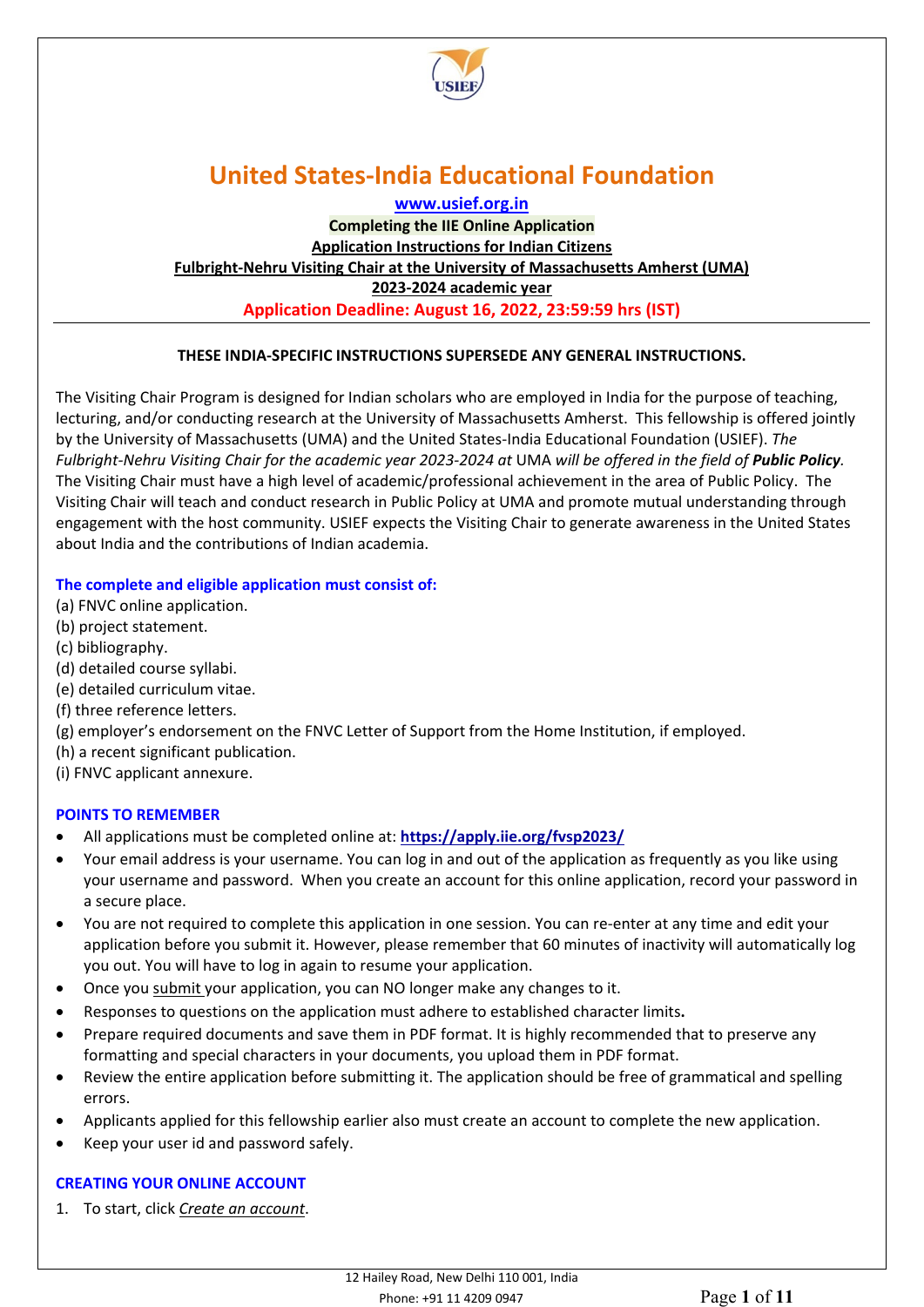

**Application Management** 

**Returning users:** 

Log in to continue an application.

**First-time users:** 

Create an account to start a new application.

2. Enter your email address, first name, last name, and select your date of birth (Month-Date-Year) from the dropdown menu. **Your name must be entered exactly the way it appears (or will appear) on your passport.** 

| <b>Register</b><br>To register for an account, please enter the information requested below. |  |  |  |  |
|----------------------------------------------------------------------------------------------|--|--|--|--|
|                                                                                              |  |  |  |  |
| <b>First Name</b>                                                                            |  |  |  |  |
| <b>Last Name</b>                                                                             |  |  |  |  |
| <b>Birthdate</b>                                                                             |  |  |  |  |
| Continue                                                                                     |  |  |  |  |

**Note**: Use an email address that you will be able to access for at least two years after submitting your application. This is the email address you will use to log in to your application account. We recommend you do NOT use a work email address if you will not have access to it during your grant in the U.S.

- 3. Click Continue. You will receive an email from [Fulbright@iie.org](mailto:Fulbright@iie.org) confirming that you have started the application. The email will include a temporary PIN. Follow the instructions in the email to activate your account using the temporary PIN.
- 4. You will be prompted to enter your pin and then create a password to complete login.

| Login                |                                                                                                                                                      |
|----------------------|------------------------------------------------------------------------------------------------------------------------------------------------------|
|                      | A temporary PIN has been sent to your email address. If you do not receive this message in the next few minutes, please check your junk mail folder. |
| Email                |                                                                                                                                                      |
| Account              |                                                                                                                                                      |
| <b>Temporary PIN</b> |                                                                                                                                                      |
| Birthdate            | $\check{~}$<br>$\checkmark$<br>$\checkmark$                                                                                                          |
| Login                |                                                                                                                                                      |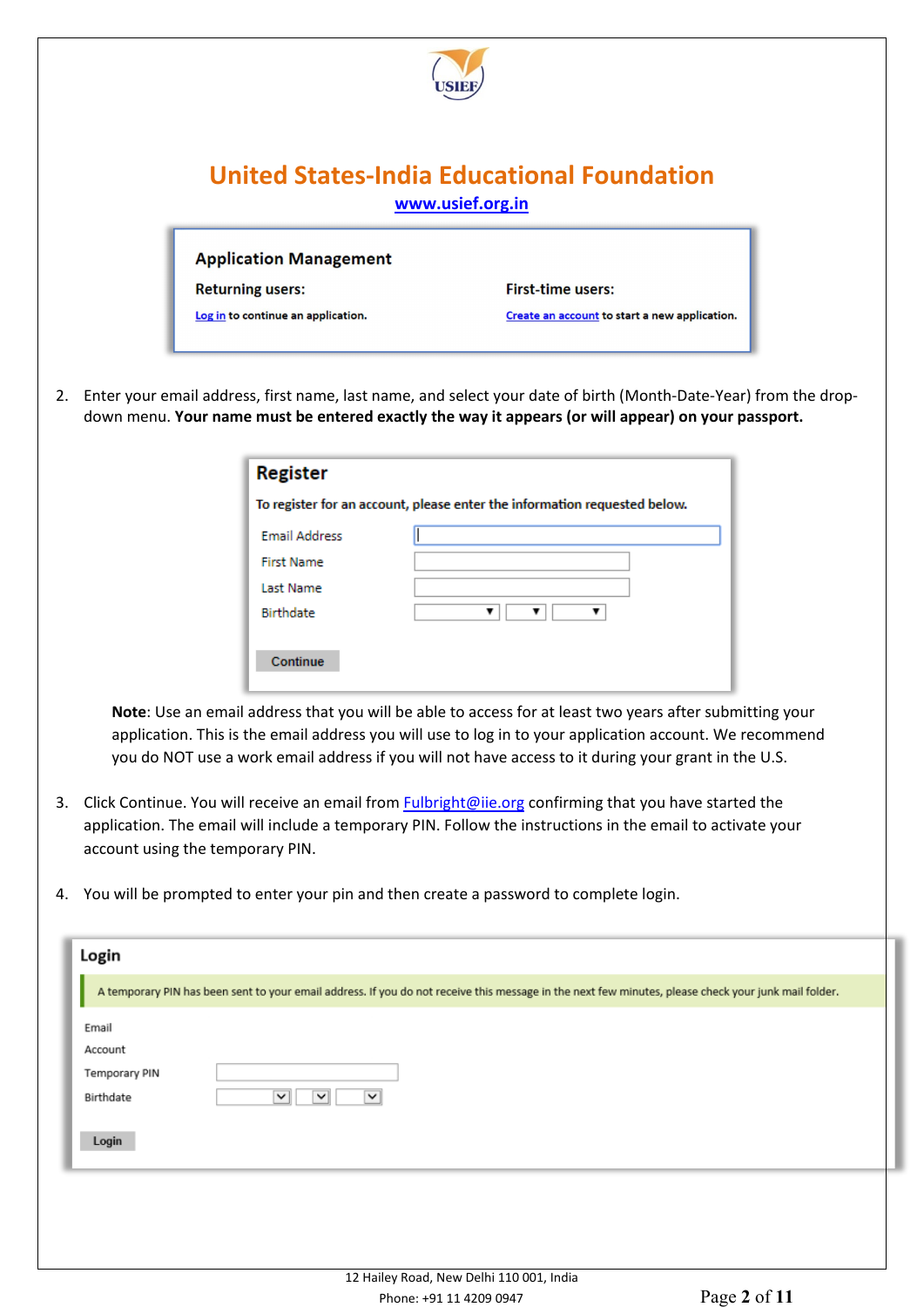

| <b>Set Password</b><br>To protect the security of your account, please specify a new password. The password must meet complexity requirements. |                                                                                                                                               |  |  |  |
|------------------------------------------------------------------------------------------------------------------------------------------------|-----------------------------------------------------------------------------------------------------------------------------------------------|--|--|--|
| New Password<br>New Password (again)                                                                                                           | X At least one letter<br>X At least one capital letter<br>X At least one number<br>SC Be at least 12 characters<br>X New passwords must match |  |  |  |
| <b>Set Password</b>                                                                                                                            |                                                                                                                                               |  |  |  |

5. To revisit your application, click on *Log in with* your email address and password and further click on Fulbright visiting Scholar Program to complete your online application. DO NOT click on Start New Application as this will create multiple applications for you.

| <b>Application Management</b>      | Login<br>To log in, please enter your email address and password. |
|------------------------------------|-------------------------------------------------------------------|
| <b>Returning users:</b>            | <b>Email Address</b><br><b>Forgot Your Password?</b><br>Password  |
| Log in to continue an application. | Login                                                             |

In case you have created an application in the same portal in previous years you may log in directly using your previous email address and password and click on **Start New Application** to continue with your 2023-2024 online application.

### *Follow the given steps to complete the online application:*

#### **WELCOME**

**Please Confirm You Have Read the Fulbright Policy Guidelines\*** Click "Yes" and press "Continue."

### **PRELIMINARY QUESTIONS**

Complete the following preliminary questions before proceeding with the application form:

**Through which program country are you applying?** Select "India" from the drop-down list. You must be an Indian citizen to apply for this application.

**To which academic year are you applying?** Select "2023-2024" from the drop-down list.

### **Do you hold or are you applying for U.S. citizenship/ Dual citizenship/Permanent Residency?**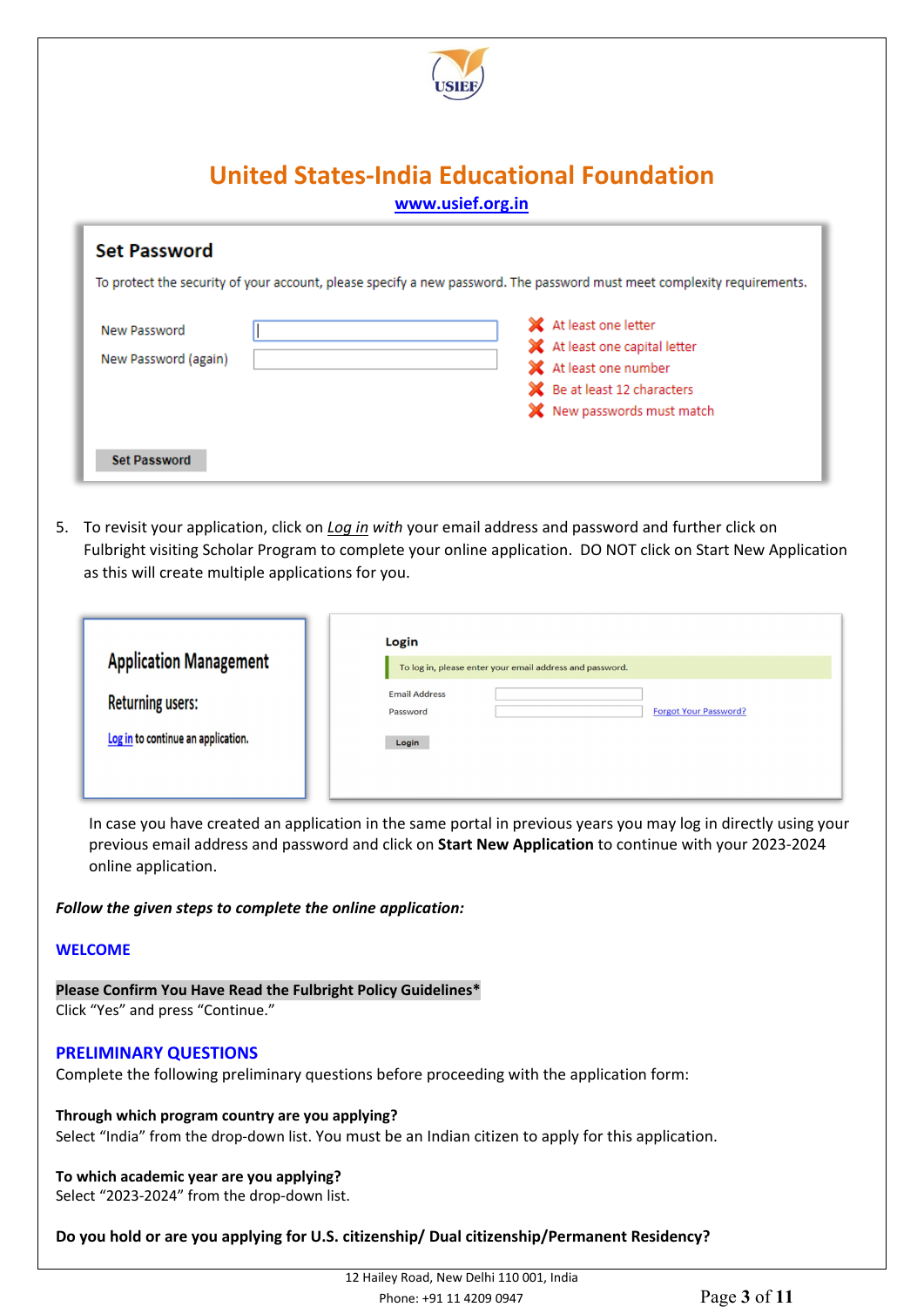

**[www.usief.org.in](http://www.usief.org.in/)**

If you have or are applying for U.S. permanent residency, you are ineligible for the Fulbright program.

### **Have you reviewed, and do you meet all program eligibility requirements for the country through which you are applying?**

Select "Yes" from the drop-down list and press "Continue."

### **IIE Data Privacy Consent for Applicants in IIE-Managed Programs**

IIE values your privacy, and we encourage you to read our [Program Privacy Statement](http://www.iie.org/Learn/Privacy/IIE-Program-Privacy-Statement) that is located on the privacy page on IIE's website.

As this notice is intended for all applicants and participants of IIE-managed programs, the Program Privacy Statement outlines how IIE handles your data and includes the types of data we process, why we process it and with whom we share it.

Please note that IIE may be required to process data that is generally considered to be sensitive. IIE only processes this information when it is necessary to execute the management of your application or program. Please review the "What Types of Sensitive Personal Data Do We Process?" section of the Program Privacy Statement for more details.

### **I have read IIE's Program Privacy Statement and give consent for IIE to process my data. \***

Select "Yes" from the drop-down list and press "Continue."

### **COUNTRY INFORMATION**

This page provides information on the address of USIEF, the Fulbright Commission in India, the name of the fellowship, website information and deadline.

### **Click on Select/Change Award**

**Select "Fulbright-Nehru Visiting Chair at the University of Massachusetts Amherst" from the drop-down menu**.

### **ONLINE APPLICATION FORM: PLEASE FOLLOW THE INSTRUCTIONS BELOW:**

### **PERSONAL INFORMATION**

**Title:** Select the most appropriate title from the drop-down menu.

**Surname/Family Name, First/Given Name, Middle Name:** This will auto-populate based on information your provided during registration. Please review and ensure that your name should appear exactly as it appears on your passport. This spelling will be used on all documents related to your Fulbright-Nehru Fellowship. You can leave the suffix blank.

### **Date of Birth (Month/Day/Year), City, Country of Birth**

- Add month, day and year of birth.
- Enter your city of birth in English.
- Select your country of birth from the drop-down menu.

**Sex:** Select your gender from the drop-down menu.

**Marital Status:** Please select most appropriate from the drop-down menu.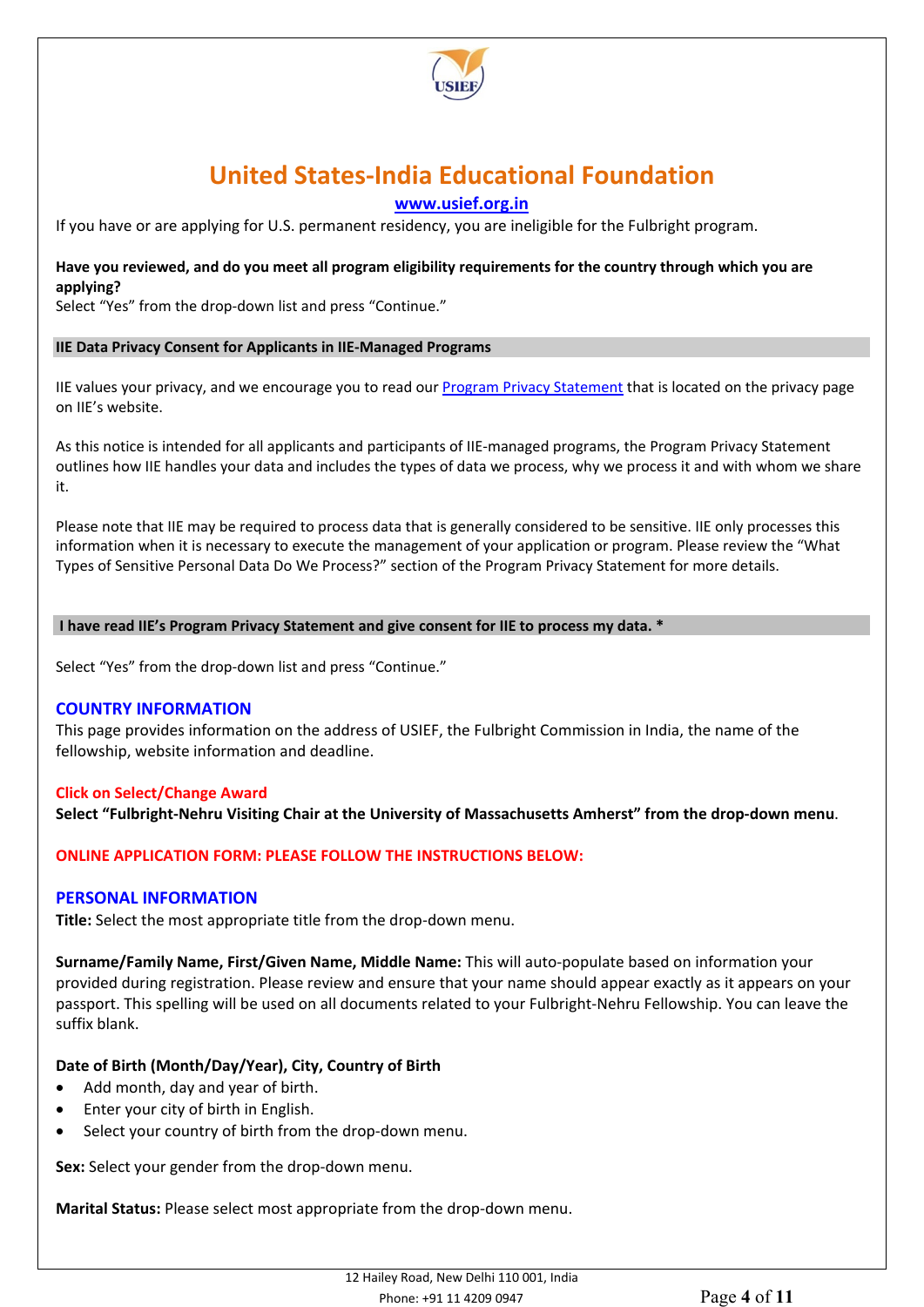

**[www.usief.org.in](http://www.usief.org.in/)**

**The Fulbright Program complies with the Americans with Disabilities Act (the "ADA") and is committed to diversity and inclusion. If you have any form of limitation that requires accommodation, please indicate in the space provided. This information is gathered only for statistical purposes and to ensure appropriate accommodation at a prospective host institution.**

**Country of Citizenship:** Select the country in which you hold primary citizenship from the drop-down menu.

**Country of Permanent Residence:** Select the country in which you legally reside from the drop-down menu.

**National Identification Number:** Please leave this blank.

Click *Continue* to save your responses and advance to the next section.

### **CONTACT INFORMATION**

Complete items as per the online instructions.

**Email:** Please use an alternative email id that **you use** frequently.

### **Emergency Contact Information in your India and U.S.**

Emergency contact should be the person who can be contacted in the event of an emergency. The contact can be of a person residing in the U.S. or in India. **Your accompanying or visiting dependents' name should not be entered as your emergency contact. It is mandatory to complete the emergency contact information**.

Click *Continue* to save your responses and advance to the next section.

### **ACADEMIC AND PROFESSIONAL INFORMATION**

**Note:** Prepare and upload documents in PDF format as required (\*). Note page limits specified and ensure your documents do not exceed page limits.

**Curriculum Vitae/ Resume:** The curriculum vitae describes academic credentials and demonstrates a record of scholarly achievements (document should not exceed six (6) pages. Please upload your CV on this page of the online application). If you indicate books, articles or theses that are available online, please include the URL links. If you have a professional website (e.g. design and visual arts), please include this URL as well.

When composing curriculum vitae, it is important to include:

- Education (universities attended, degrees earned, and dates received)
- Professional positions held.
- Courses taught, and other services provided to students and the home institution.
- Publications (provide full citations and list them starting with the most recent)
- Other professional activities, such as workshops, seminars, and consultations
- Membership and activities in professional associations
- Professional honors, awards, and fellowships
- Community service

The application asks for similar information but provides limited space for answers. In the curriculum vitae, you should expand upon these topics to present more completely your accomplishments. Do not include photographs.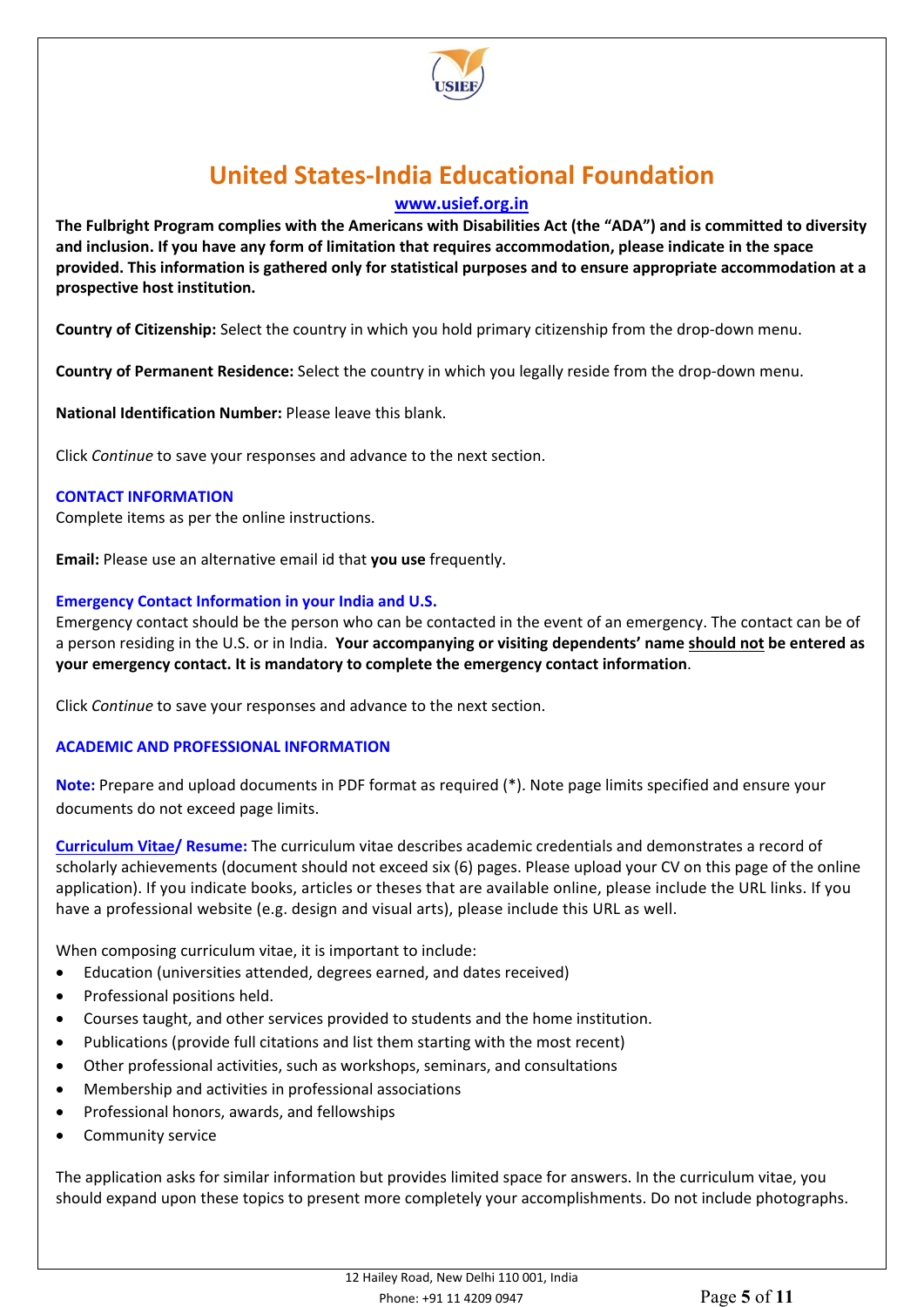

## **[www.usief.org.in](http://www.usief.org.in/)**

**Academic Background:** List up to **three completed degrees**; enter your highest degree first. (e.g. Ph.D., Master's, Bachelor's) by clicking on **"Add New Academic Background."**

**Current Professional Profile:** List your current and any relevant previous professional experience by clicking on **"Add Professional Profile."** 

List your most significant professional accomplishments, honors, and awards and up to three significant publications (not more than 6 lines)

## **Organizational Membership:**

List up to four professional memberships in cultural, educational, and professional organizations by selecting the appropriate number from the drop-down menu of organizational memberships you would like to add.

### **Letter of Support from Home Institution:**

You can download and complete the "FNVC Letter of Support from Home Institution Form" from the given link. [Letter of Support from Home Institution for FNVC at the University of Massachusetts Amherst .docx](https://www.usief.org.in/uploadip/ip2022-23/FNVC_Letter_of_Support_from_Home_Institution.docx) OR can get the signature from the employer on the institutional letterhead confirming your availability to participate in the Fulbright award.

**Experience Abroad:** If you have traveled, lived, or studied in any country other than your own for more than three (3) months during the last six years, please list this experience below. This can include time overseas for education, research, business, vacation, etc. You may add additional information by clicking on "Add New Experience Abroad."

Indicate if you have entered the U.S. on J-I or J-2 visa and upload the copy of the previous DS-2019. In case, you do not have the DS-2019 with you, upload the J visa.

### **Previous Fulbright Grant(s):**

If you have previously been awarded a Fulbright Grant, please select "Yes" from the drop-down menu.

If you are receiving another Fulbright Scholar Program opportunity (i.e., excluding the Fulbright FLTA and Foreign Student Programs), please provide a brief justification as to why you should be considered for another award.

### **LANGUAGE SKILLS:**

Complete proficiency of languages as per the online instructions.

### **PLAGIARISM AGREEMENT**

**Plagiarism in any part of your application will result in your disqualification from participating in the Fulbright Visiting Scholar Program**. Please select the appropriate response and *Continue*.

### **PROJECT PROPOSAL**

### **To which category of grant are you applying? \***

### **Select "Teaching/Research", from the list. You can opt only one.**

### **Project Title**

The project title should succinctly describe the focus of the award activity (for example, "Geographic variation in pollination dynamics: Instances from native forests of California and the Western Ghats of India" or "Aerosol formation due to biogenic emissions and its impact on climate and air quality").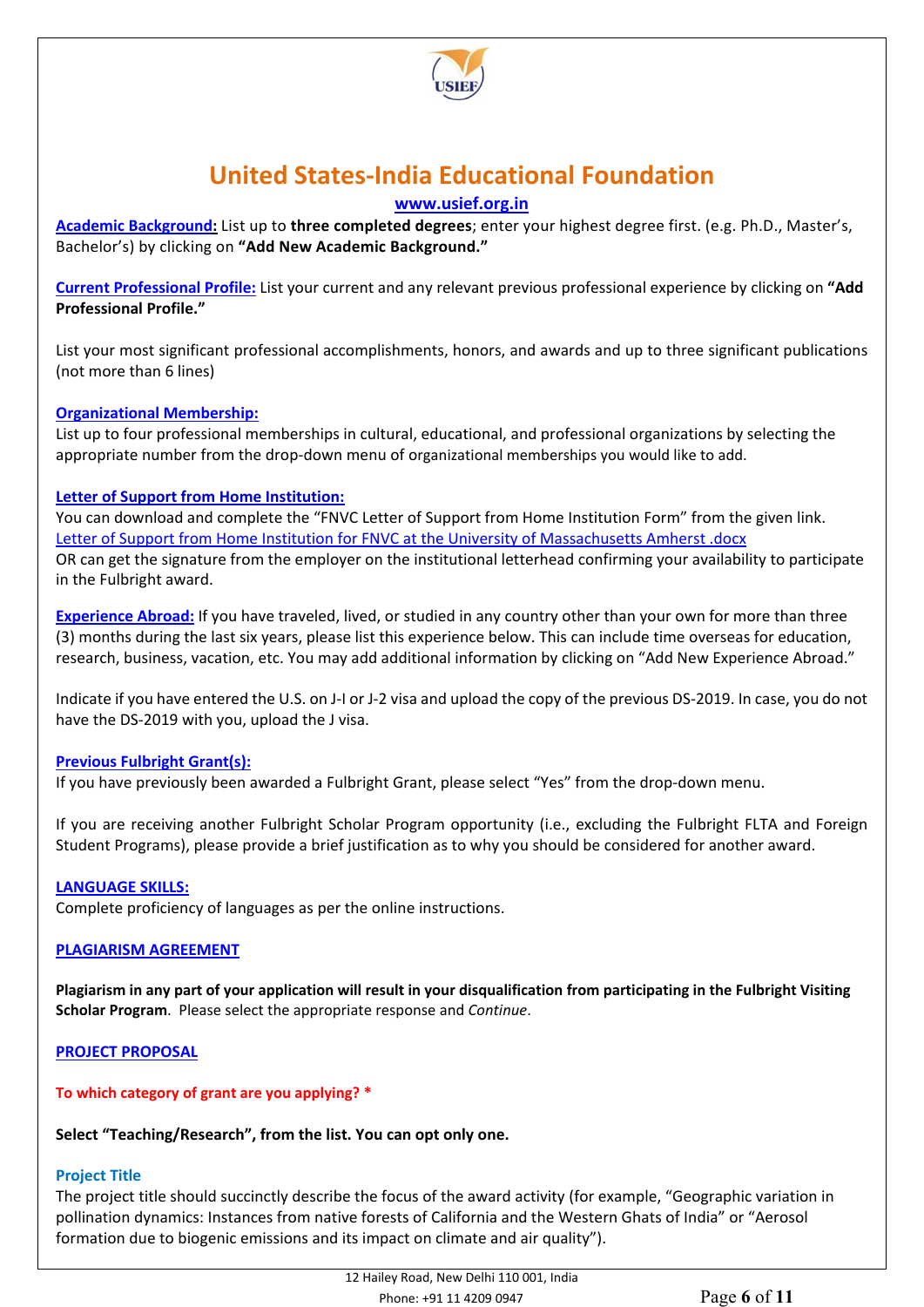

### **Project Statement**

### **Brief Summary of Project Statement**

In 3-5 sentences, provide a summary of the Fulbright project that easily allows non-specialists to appreciate the significance of the project or any potential contributions to the field. (700-character limit, use Roman characters only).

The project statement is the most vital component of the Fulbright application. Scholars with the most compelling, theoretically sound, well-written, feasible proposals are generally recommended for awards. Sometimes those with outstanding professional achievements assume that a brief, general project statement will be sufficient. It is not. To ensure a competitive application, your proposed project, as well as the strategy for completing it, should be thoroughly explained in three to five pages.

**Upload a detailed project statement of not more than five single-spaced pages (3,500 words) on this page of your online application form.** 

### **FORMAT**

- **Do not exceed the page limit of the proposal.**
- Begin the project statement with your name, country (India) and the project title at the top of page one. At the top of each subsequent page, type your name and country (India).
- Organize your proposal in order of the following points, which appear in bold print, and use them as headings for sections of text in your statement.

### **GUIDANCE FOR A RESEARCH PROJECT**

**Background:** Introduce the research topic. Place the project in academic or professional context by referring to major works by others on the subject.

**Objectives:** Clearly define the aims of the project.

**Methodology:** Describe the project. Explain the approach, methods and plan you will use (for example, interviews, library or archival research, or laboratory experiments). Indicate whether the proposed research is quantitative or qualitative.

**Significance:** Explain the importance of the project for the field, India and the U.S., and your own professional development. Indicate what effect you expect the opportunity to have on your teaching or professional work in India. (For example: new approaches to curriculum planning, student advising or pedagogy; expanding knowledge in the field through collaboration with U.S. colleagues). Describe briefly the expected impact of your participation on your home institution, community or professional field.

**Evaluation and Dissemination:** Describe plans for assessment and distribution of research results in your home country and elsewhere.

**Justification for Residence in the United States for the Proposed Project:** Indicate why it is necessary to conduct the research onsite in the United States.

**Research Plan and Timeline:** Provide a monthly/quarterly timeline of the execution of your Fulbright-Nehru project in the U.S.

**English Proficiency:** Describe your schooling in English, use of English and competence level in speaking, reading and writing.

**Other:** If applicable, indicate the quantity, format and transportation requirements for any botanical, zoological or mineral samples that you will need to bring to the United States for analysis.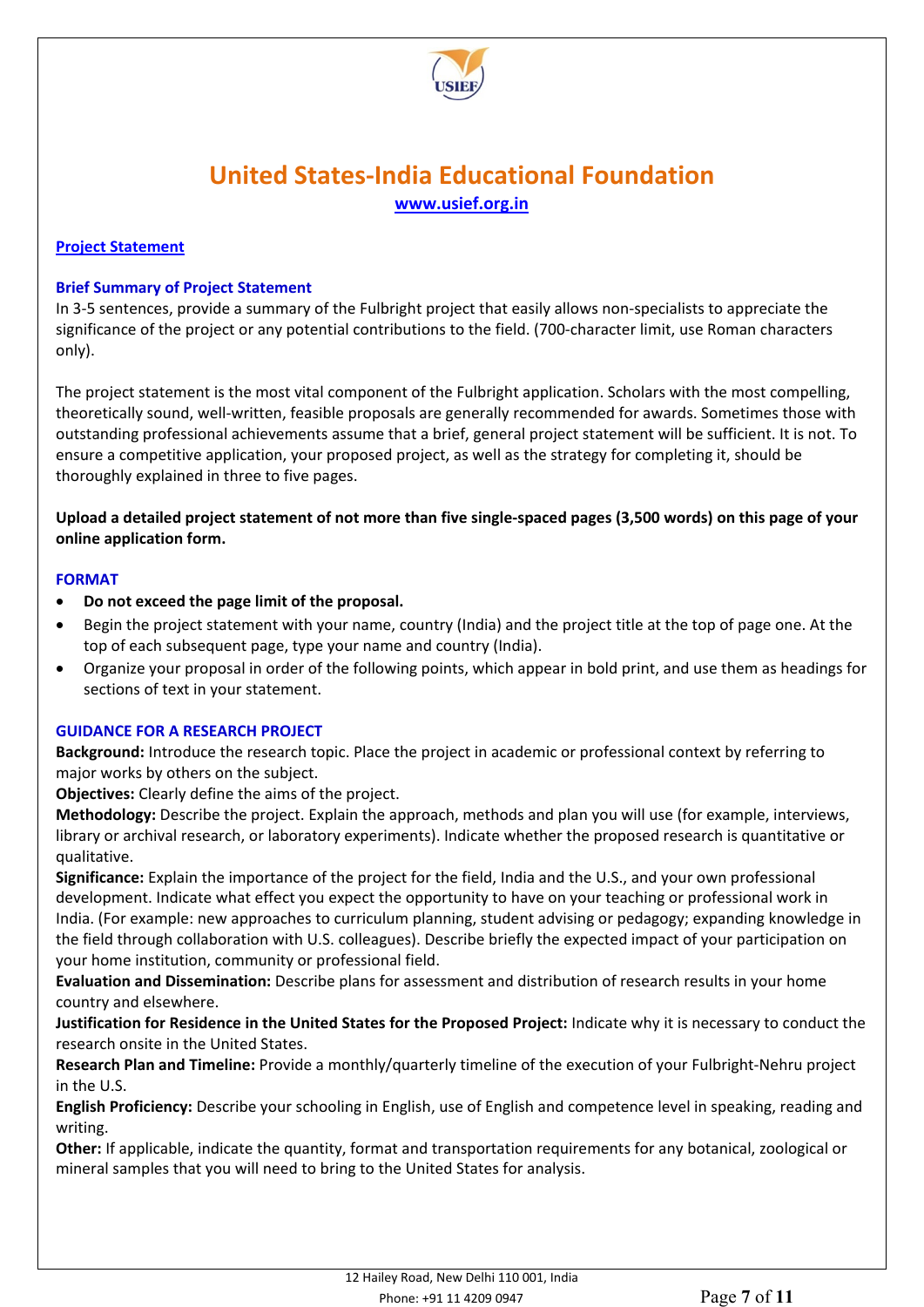

### **STYLE RECOMMENDATIONS**

- Express what you can bring to the program clearly and succinctly. Think of the basic questions that need to be answered: Why should I apply for a Fulbright award to come to the United States? If selected, what will I do and how will I do it? What preparations have I made to complete the project? What can I contribute to the Fulbright Program? What will the results of my participation be? Include only the most pertinent information in forming your responses so as not to exceed the page restrictions. At the same time, you should avoid writing a proposal so brief that it will be difficult for the reviewer to understand the project.
- Emphasize key points in the first paragraph of the proposal. Reviewers examine many Fulbright applications, and having to search for the main points of the proposed activity is not helpful. You should grab the reviewer's attention quickly and state clearly what you want to do, why it is important and how you will do it. You should use the rest of the proposal to support your statements in the opening paragraphs.
- Pay attention to style in your proposal. You may want to use the first person, but you should avoid flooding your proposal with "I's" or referring to yourself in the third person.
- Keep your proposal simple and straightforward so that an educated reader from another discipline can understand it.

**Bibliography:** You will have to provide a list of one to three pages of references relevant to the proposed research.

### **Course Syllabi**

Teaching/Research proposals provide up to 10 pages of sample syllabi for courses you either propose to teach or have taught. It is strongly recommended that you upload in PDF format.

## **GUIDANCE FOR A TEACHING PROPOSAL**

**Teaching Experience:** Describe the range of courses you have taught, including the teaching methods used. Indicate your involvement, if any, in curriculum planning, thesis guidance and administrative responsibilities. Explain how your experience will be relevant to your proposed teaching in the United States.

**Proposed Teaching:** Explain what you propose to teach in the United States.

**English Proficiency:** Describe your schooling in English, use of English, and level of competence in lecturing and speaking, reading, and writing.

**Expected Outcomes:** Indicate what effect you expect the opportunity to have on your teaching or professional work in your home country (for example, innovative approaches to curriculum planning, student advising or pedagogy; expanding knowledge in the field through collaboration with U.S. colleagues).

Briefly describe the expected impact of your participation on your home institution, community, or professional field.

### **Academic Discipline**

**Major Academic Discipline**: Select the most appropriate discipline from the drop-down menu. **Primary Specialization**: Select the most appropriate discipline that is closest to your Fulbright-Nehru project. **Briefly describe the area of the field in which you plan to specialize.**

### **Intended Grant Period**

**Duration: Four months. Grant dates: leave it blank**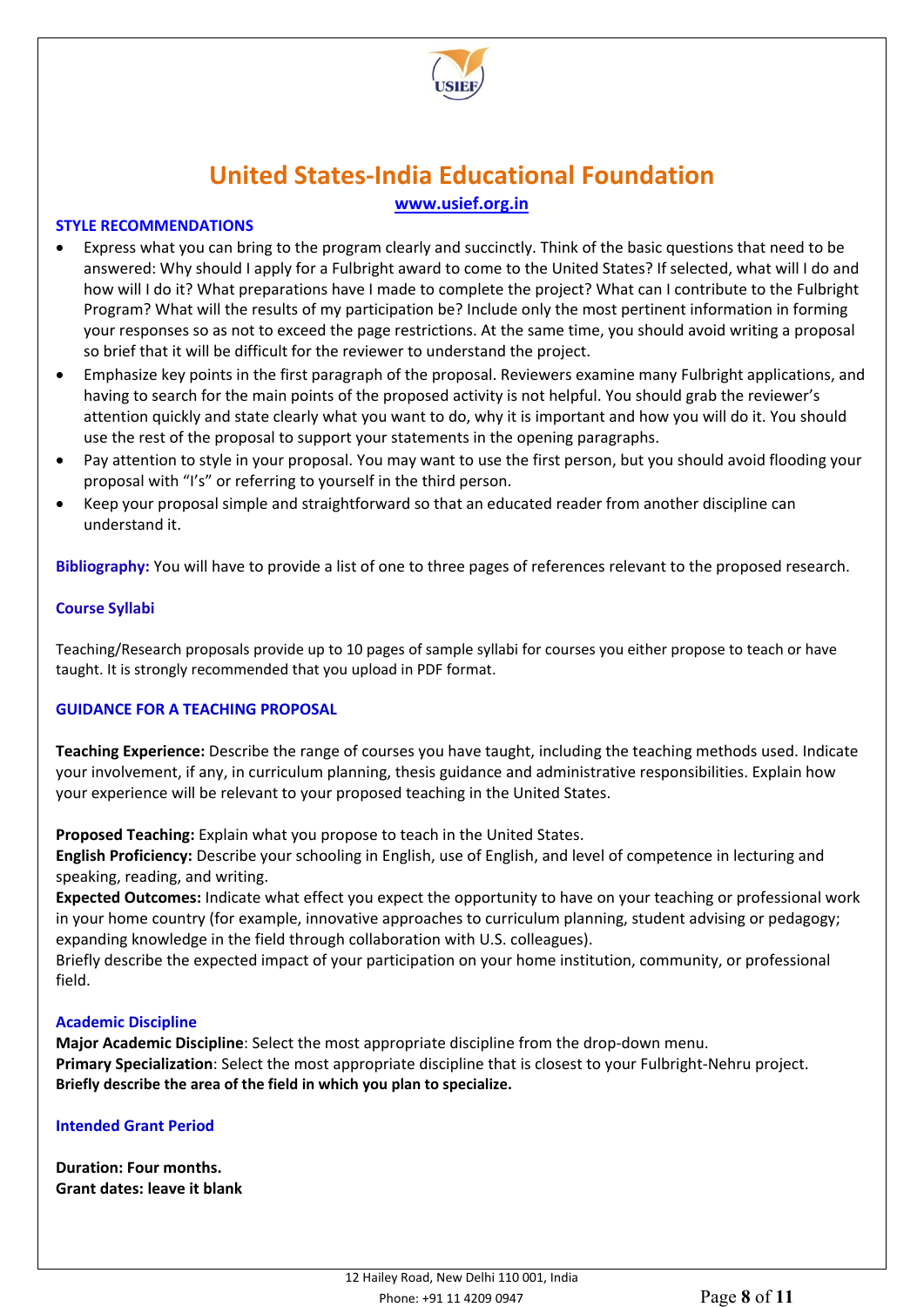

## **[www.usief.org.in](http://www.usief.org.in/)**

The selected Chair must teach, give lectures/and or conduct research on **Public Policy** at **the University of Massachusetts Amherst** to both graduate and advanced undergraduate students.

If selected, the Chair should start his/her grant either in the Fall Semester (August 2023 to December 2023) or the Spring Semester (January 2024 to May 2024). The final dates will be decided by the University of Massachusetts Amherst.

### **Host Institutional Affiliation(s)**

**Have you made arrangements for affiliation with a U.S. host institution?** Select "no" from the list to indicate your response.

**Preferred Host Institution(s)** Select "0"

**Alternate Awards** Select "No"

### **GRANT & TRAVEL PLANS**

### **Financial Information:**

**Do you expect to receive sabbatical pay, paid leave of absence, or other sources of financial support during your Fulbright grant?** In case, you are sure that you will receive sabbatical or paid leave then say "Yes" and upload your salary certificate. If not, then please say "No" and continue and complete the application.

### **Additional Grants, if applicable.**

**Passport:** If you have a valid passport *(valid passport is that which has expiry six months beyond your grant end date)*, please upload the bio page of your passport that bears your name, place and date of birth, passport number, place and date of issue for yourself and your dependents.

#### **Accompanying Dependents**

### **How many dependents do you intend to have accompany you to the United States?**

Please indicate if you plan to take any dependents (spouse and children below 21 years of age) with you to the U.S. At this stage of your application, passport information for your dependents is not required. The Fulbright-Nehru Visiting Chair at the University of Massachusetts Amherst will provide travel and financial support for one accompanying dependent only. If short-listed for the grant, then you must submit bank statement with adequate amount to sustain your dependent in the U.S.

### **ADDITIONAL INFORMATION**

#### **Country-specific Materials:**

Upload the PDF format of the completed **[FNVC Applicant Annexure](https://www.usief.org.in/uploadip/ip2023-24/FNVC_UMA_annexure.pdf)** on this link.

**Supplemental Materials:** If you have any additional documentation, upload those here. If not, leave it blank.

**Additional Documentation:** Upload here a copy of your recent significant publication in pdf**. Note: Do not upload more than one publication.**

**That I Note: DO NOT upload any copies of diplomas/marksheets and degree certificates.**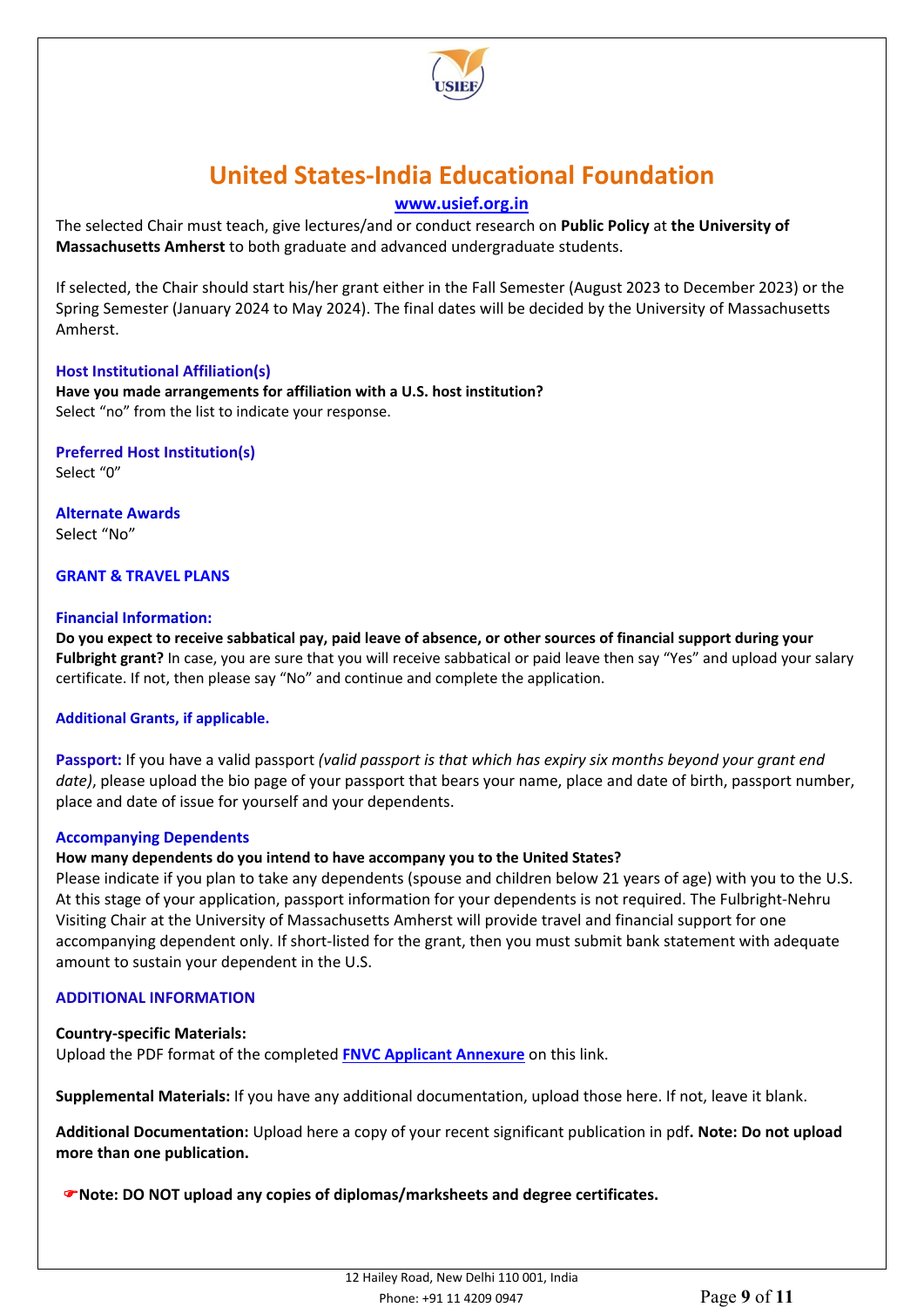

### **OUTREACH SURVEY**

### **How did you learn about the Fulbright Visiting Scholar Program?**

Please mark the check box(es) and, if necessary, type in the text field(s) how you learned about the Fulbright-Nehru Visiting Chair at the University of Massachusetts Amherst.

## **How long did you consider applying for a Fulbright-Nehru Visiting Chair at the University of Massachusetts Amherst before submitting this application?**

Please select from the drop-down menu.

**What were the major factors in helping you decide to apply for a Fulbright Visiting Scholar award?** Please note that **Fulbright Visiting Scholar** is a generic term. The Fulbright-Nehru Visiting Chair at the University of Massachusetts Amherst is one of the fellowships from India that falls under this category.

Please select all that apply from the drop-down menu.

### **RECOMMENDATIONS**

Click the "**Add Recommenders"** button in the left corner of the application form to register your referees. You will need to complete the reference registration form to allow your referee(s) to submit your references online. It is imperative that you accurately enter the information as your referee will receive an automated email informing him/her of the online reference process. Your referees will receive an email from **Fulbright@iie.org** directly, asking them to register for the website and complete their recommendations.

This process will happen as soon as you provide their contact information and click on "Invite Recommenders." **You will receive an email notification after the referee submits the online recommendation letter. References must be submitted no later than August 16, 2022.**

- Do not request more than three referees to submit letters of reference.
- Please provide your referees with a copy of your project statement.
- References should be from people qualified to evaluate your professional work, the abilities you bring to the proposed project, your ability to adapt to another country and culture, and the merits of the project itself.
- References can come from your home institution, but at least one of the references should be from a colleague in your field outside your home institution.
- Choose your referees carefully and contact them early. The letters of recommendation need to accompany the application as it could otherwise be weakened by an insufficient number of references.
- Do not ask someone for a letter of reference unless the person is well acquainted with your qualifications. A pro forma letter from a well-known scholar, a contact abroad or a prominent government official will carry less weight than a realistic assessment of your abilities from someone who knows you and your work well.
- References must be written in or translated into English.
- It is your responsibility to ensure that reference reports are submitted by the deadline.
- Candid, frank reference reports or letters of reference help reviewers place your research proposal within your home institution's objectives and plans for growth. References also provide evidence of your reputation within your discipline.
- **Request your referees to specify their name and designation in the letter of reference. Reference letters without referee name will not be considered.**

**Note:** Letters of recommendation and language evaluations may be submitted before or after you submit the application. However, ensure that your referees complete their letters of reference prior to the application deadline.